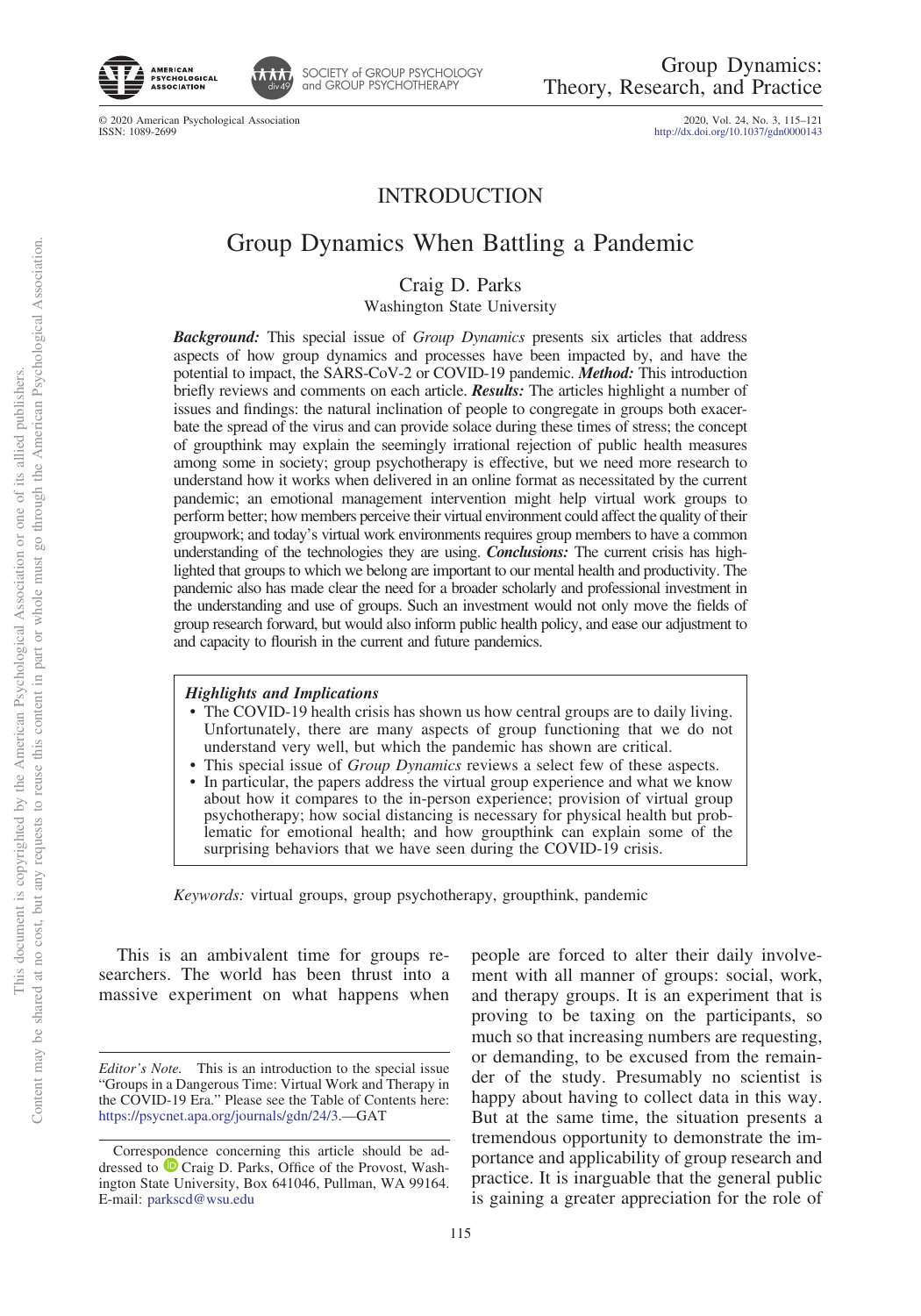groups in their lives. Many citizens who were previously unfamiliar with the notion of a virtual group have by now learned the basics of Zoom or Skype and have discovered that effective participation in a virtual group requires more than just speaking clearly into a microphone. Those who have moved their work venue from an office suite to their home have learned that a lot of things get accomplished during brief conversations with coworkers in the hallway. Exercising by oneself at home for some reason feels less motivating than when surrounded by others at a fitness center. For many people, a comforting activity in times of stress is to get together with friends for libations and conversation, but for an extended period of time this was not possible.

These experiences have made plain to many people the central role that groups play in our lives. In fact, the disengagement from groups has contributed to a phenomenon, "Blursday," which refers to the inability to determine which day it is as a result of isolation. While research into the experience is only just beginning (the National Science Foundation has already awarded money to study it), it is speculated that regular participation in groups serves as a tool to help regulate one's internal clock— our leadership team meets every Monday morning, I go to CrossFit on Wednesdays and Saturdays because I like the other people who are there on those days—and there is no viable substitute if those activities are removed. Along these lines, since the implementation of quarantine measures there has been an explosion of popular interest in research on loneliness and comparison of the interpersonal dynamics in face-to-face as opposed to virtual groups. In response to these issues, people are finding creative ways to provide group experiences. As I write this, New York has recently announced free online resilience group therapy for all state residents, with other states expected to follow suit. Fitness gyms are setting up Zoom workout rooms through which members can exercise at home while interacting with trainers and other members. Virtual cocktail parties are popular.

This means that the time is right for group researchers and practitioners to step to the forefront and share our knowledge, expertise, and research skills. This special issue of

*Group Dynamics* provides a launching point. Here we have articles that tackle six aspects of the groups-under-COVID experience: a broad consideration of how the human inclination to form groups contributes to both the spread of the SARS-CoV-2 virus and the amelioration of its psychological effects; a groupthink analysis of why subgroups have actively opposed science-based governmental policies on congregation and interpersonal interaction, a review of what is known and not known about the provision of virtual group psychotherapy, management of emotion in a virtual team environment that removes many of the typical cues used to detect emotional reactions in others, a consideration of the subjective experience of "virtuality" in groups and an argument that it supersedes the objective online/face-to-face distinction in determining group productivity, and a demonstration of the impact of subjective perceptions of the interaction technologies used within virtual groups.

## **Grouping During a Pandemic: Pros and Cons**

[Marmarosh, Forsyth, Strauss, and Burlin](#page-5-0)[game \(2020\)](#page-5-0) begin this special issue with an intriguing thesis: that groups are both facilitators of the pandemic and tools for mitigating the impact of the pandemic. As we now all know, physical closeness is a primary cause, perhaps *the* primary cause, of SARS-CoV-2 transmission. Transmission is amplified in any gathering of people in which unusual amounts of air are expelled from the lungs. A cheering audience, a choir, and a high-impact aerobics class are all examples of such groups. Public health officials thus quickly encouraged people to not congregate, and in many places gatherings of people who do not share the same household were severely limited or banned altogether. As Marmarosh and colleagues point out, this strategy is a double-edged sword, as in times of stress, people especially seek to affiliate in order to help them cope. Thus, an intervention intended to reduce the likelihood of physiological illness likely contributed to a rise in likelihood of psychological illness.

This raises the provocative question of why public health officials were so quick to advocate for the elimination of grouping as opposed to a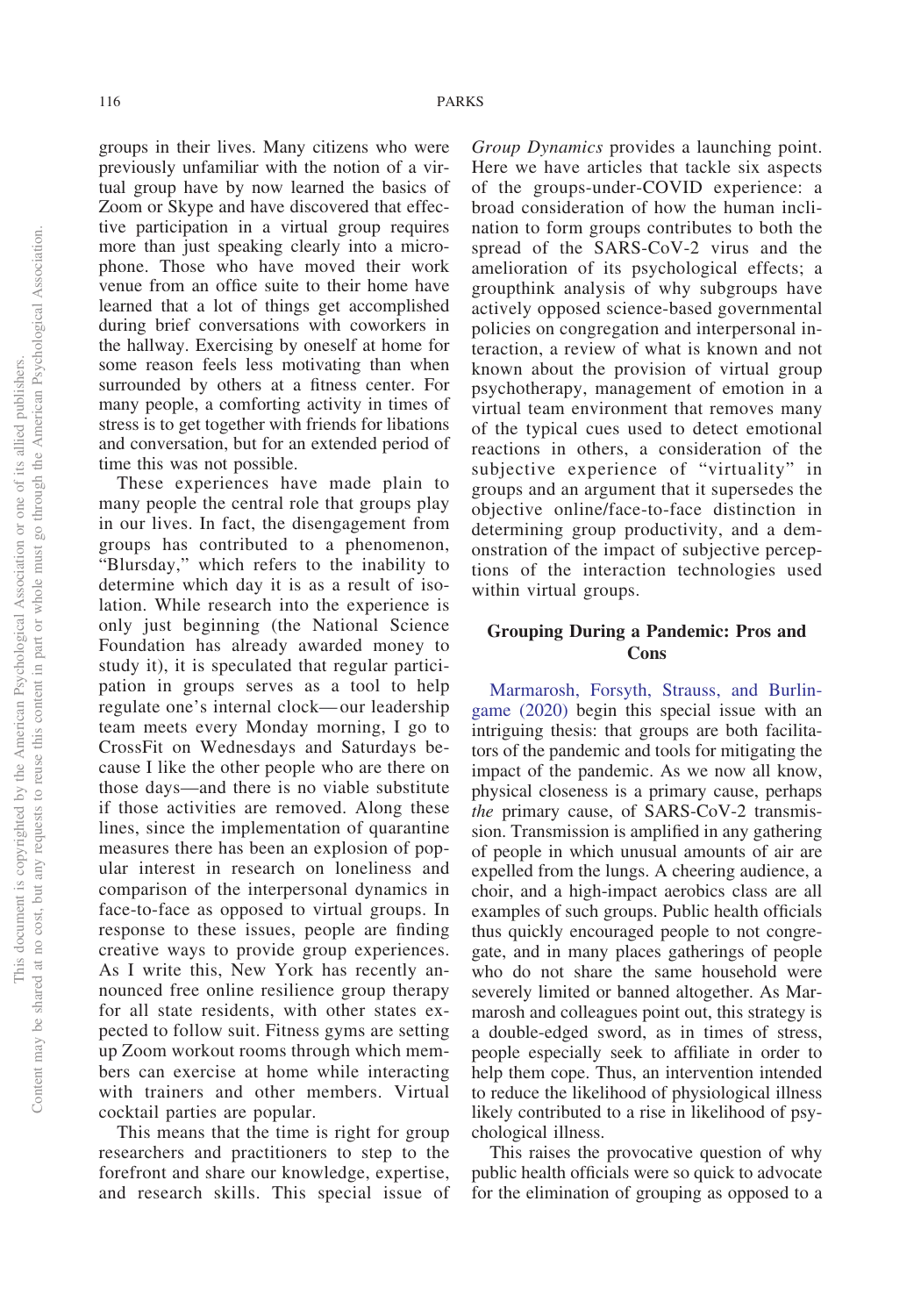mere reduction in allowable group size, or permission to move group events outdoors. I recognize that questions can be asked about how effective these alternate approaches would have been given what is known about the virus. My point is that little attention seems to have been given to the psychological impact of not allowing people to congregate, despite there being ample research into this issue. [Marmarosh Mar](#page-5-0)[marosh and colleagues \(2020\)](#page-5-0) discuss this research in detail. I would argue that this indicates a clear need for group researchers to be regular members of public health intervention teams. While early on people were quite diligent at adhering to stay-at-home orders, images of beaches and parks and athletic fields showed us that people began to deviate from these orders rather quickly. Experts on groups would have predicted that and would have had ideas on how to address the problem.

The other side of [Marmarosh et al.'s \(2020\)](#page-5-0) argument is that groups hold considerable potential for helping people recover from the mental and emotional shock of the pandemic. This is a perspective shared by some of the other contributors to this issue. Marmarosh and colleagues provide an impressively broad review of the ways in which groups can be employed to help people begin to recover. Group psychotherapists and researchers alike should find much to take away from this review.

#### **Groupthink**

Groupthink is a model that tries to identify the causes of bad group decisions. A puzzling decision emerges from a capable group, results of the decision prove to be disastrous, and a subsequent inspection of the group identifies at least some of the factors that [Janis \(1972\)](#page-5-1) suggested can induce groupthink: a charismatic leader whose preferred course of action is known, failure to solicit input from outside of the group, an interpretation of silence as tacit agreement with the suggested course of action, cohesiveness among group members, and the issue being one that is high stakes or stressful. The model has historically been used to explain legendarily bad decisions: for example, NASA's decision to launch the Challenger space shuttle in cold temperatures or Enron leadership's singular focus on continually increasing its stock price.

Common to these groups is that they are standing groups with a history of good decisions and are comprised of talented members. The issue is that they have fallen into complacency and developed bad habits. [Forsyth \(2020\)](#page-5-2) suggests that groupthink can also occur among loosely defined ad hoc groups whose members are mostly not acquainted with each other and have no performance history. Held up as an example of this are the groups who have protested stay-at-home orders resulting from the pandemic. This is an intriguing idea. The protestors generally identify themselves as supporters of President Trump, who has argued for states to have less regulation of pandemicrelated behavior and is certainly charismatic. While we've no way of knowing from where the protestors have been getting information about the pandemic, it seems safe to assume that, consistent with at least American trends, they favor news sources that are compatible with their personal view of the world [\(Purcell,](#page-6-0) [Rainie, Mitchell, & Rosenstiel, 2010\)](#page-6-0). That this is a stressful situation probably goes without saying. It is even plausible to speculate on some sense of cohesion among the protestors. The argument gets even stronger if we add to the mix the desire to maintain a positive social identity, which [Turner and Pratkanis \(1998\)](#page-6-1) hypothesized to be an influence on groupthink. The protestors often articulate a sense that their views on constitutional freedoms, governmental regulation, and interpersonal relations are being ignored or trivialized. Rising up would be a way to reassure that these views have value. [Bé](#page-5-3)[nabou \(2013\)](#page-5-3) has proposed "willful ignorance" as yet another contributor to groupthink, with group members either pretending that dire forecasts do not exist or overemphasizing mildly positive information. Arguments that the predicted SARS-CoV-2 mortality rate is overblown, or that the virus is really no different from the flu, are good examples of this.

[Forsyth \(2020\)](#page-5-2) provides us with an excellent model for understanding why citizens would oppose seemingly sound scientific advice. The challenge is intervening to prevent future occurrences. Strategies for discouraging groupthink are few and have received minimal research attention [\(Pratkanis & Turner, 2013\)](#page-6-2). Despite this, Forsyth speculates on some possible techniques. His suggestions have much appeal and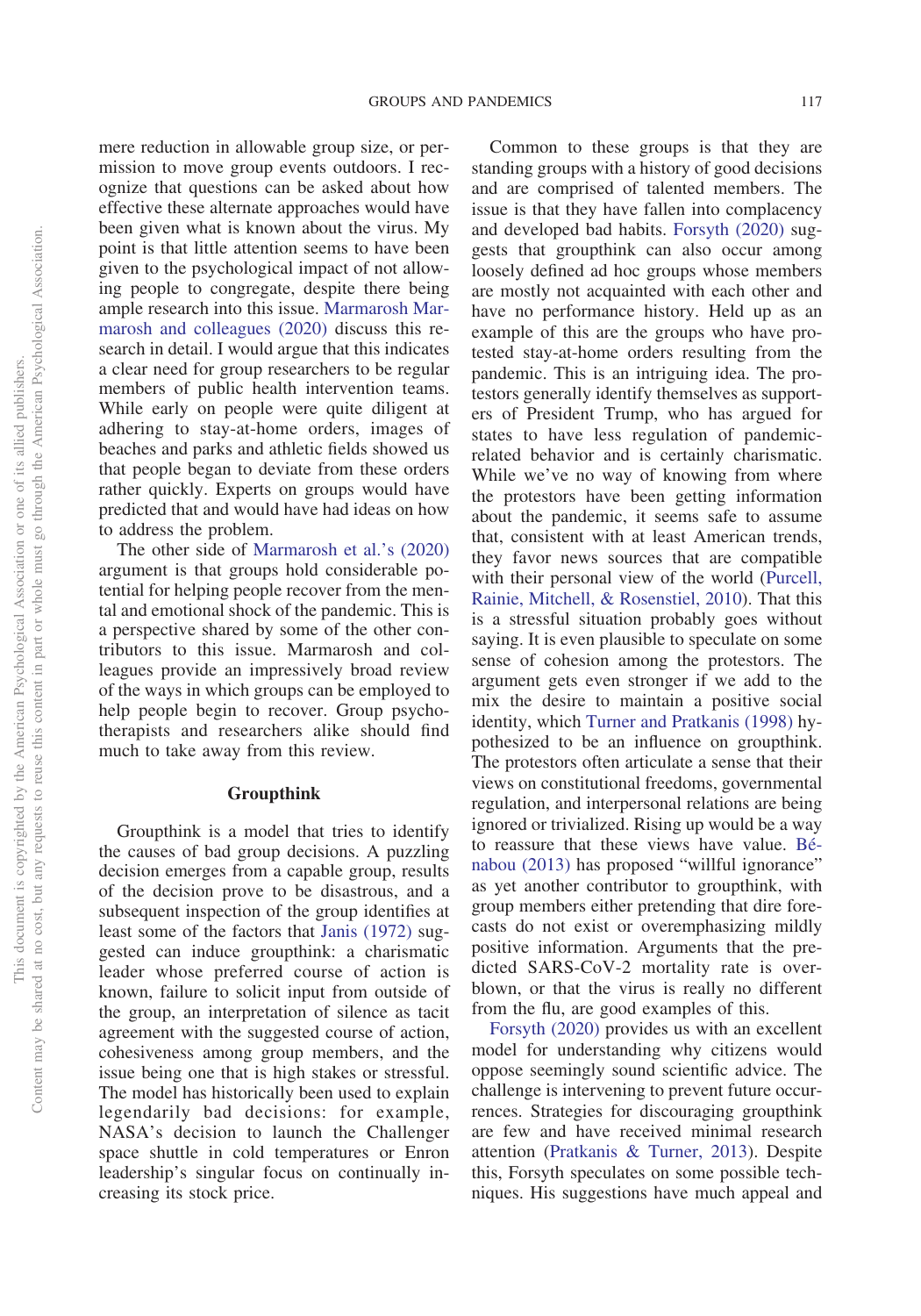hopefully will spur researchers to more rigorously tackle this thorny issue.

#### **Group Teletherapy**

The potential for virtual delivery of group therapeutic sessions is exciting and extends beyond the coronavirus crisis. It opens up the possibility of reaching communities that are some distance from the nearest care provider, allows people to participate from a location that is comfortable and familiar, and makes it possible for a person who is traveling to continue treatment uninterrupted.<sup>1</sup> The emergence of virtual yoga groups and fitness groups during the pandemic demonstrates the possibility for physically engaged therapeutic groups. Health and mental health present a bigger challenge because of the need for confidential interaction, but doctors and therapists now have a range of secure portals at their disposal (e.g., Doxy.me, AMC Health, Teladoc). The bigger issue is that implementation is running ahead of research. We just do not know very much about the extent to which the online group psychotherapy experience mimics the in-person setting and whether the interpersonal dynamics, so crucial for successful group psychotherapy, are impacted by the virtual setting. Widespread use of poorly understood techniques has hampered group psychotherapy before and led to the abandonment of promising tools (see [Parks & Tasca, 2021\)](#page-6-3), and we need to make sure that virtual group psychotherapy does not suffer the same fate.

[Weinberg \(2020\)](#page-6-4) does us the service of reviewing what is known, and not known, about online group psychotherapy. Further, he discusses practical challenges for therapists who wish to move online: managing the setting; dealing with the reduction of physical cues and the loss of information that such cues convey; establishing therapeutic presence; and accommodating the environmental intrusions that regularly occur in virtual interaction: pets on laps, housemates behaving in the background, outside noises through open windows, and so on. Weinberg thus identifies for us two research agendas: Determining the efficacy of virtual group psychotherapy for a variety of problems and developing strategies for overcoming procedural challenges that do not arise in in-person sessions.

Implicit in [Weinberg's \(2020\)](#page-6-4) analysis is another topic, namely, the therapist's self-efficacy for delivering treatment online. This has proven to be a fundamental issue for schoolteachers, particularly veteran teachers who have wellestablished instructional methods that do not translate well to the virtual environment, and ideas are already emerging on how to help them make the transition (e.g., [Haverback, 2020\)](#page-5-4). Collaboration between education researchers who are tackling this problem and group psychotherapy researchers could be productive and lead to rapid development of methods to help group psychotherapists move seamlessly into the virtual environment.

#### **Virtual Groups**

The harmful versus beneficial effects of electronic social interaction have long been debated (see [Shaw & Gant, 2002\)](#page-6-5) and while there has been a growth of research on virtual work teams [\(Gilson, Maynard, Jones Young, Vartiainen, &](#page-5-5) [Hakonen, 2015\)](#page-5-5), that work has been criticized on the grounds that it is heavily laboratorybased and lacks ecological validity [\(Purvanova,](#page-6-6) [2014\)](#page-6-6). The pandemic has thus induced us to embrace a mode of communication and collaboration that is not nearly as well-understood as we need it to be. Complicating matters are broad individual differences in ability to use virtual interaction interfaces, general computer skill, and openness to technology. Further, the impact of these individual differences is magnified by the perceived compulsion to interact electronically in virtual groups, which can elevate anxiety and diminish self-efficacy [\(Park,](#page-6-7) [Rhoads, Hou, & Lee, 2014\)](#page-6-7). Paradoxically, geographic dispersion of virtual group members can work against group performance and interaction quality. Eliminating the need for everyone to be in the same physical space is presumably one of the great benefits of virtual meetings, but dispersion often introduces normand cue-detection problems, uncoordinated communication, and opportunities for distracted attention among other challenges (e.g., [Eisen](#page-5-6)[berg, Post, & DiTomaso, 2019;](#page-5-6) [McLeod, 2013;](#page-6-8) [Perry, Lorinkova, Hunter, Hubbard, & McMa-](#page-6-9)

<sup>&</sup>lt;sup>1</sup> This potential presumes nationwide broadband coverage, currently a problem in rural communities in many countries.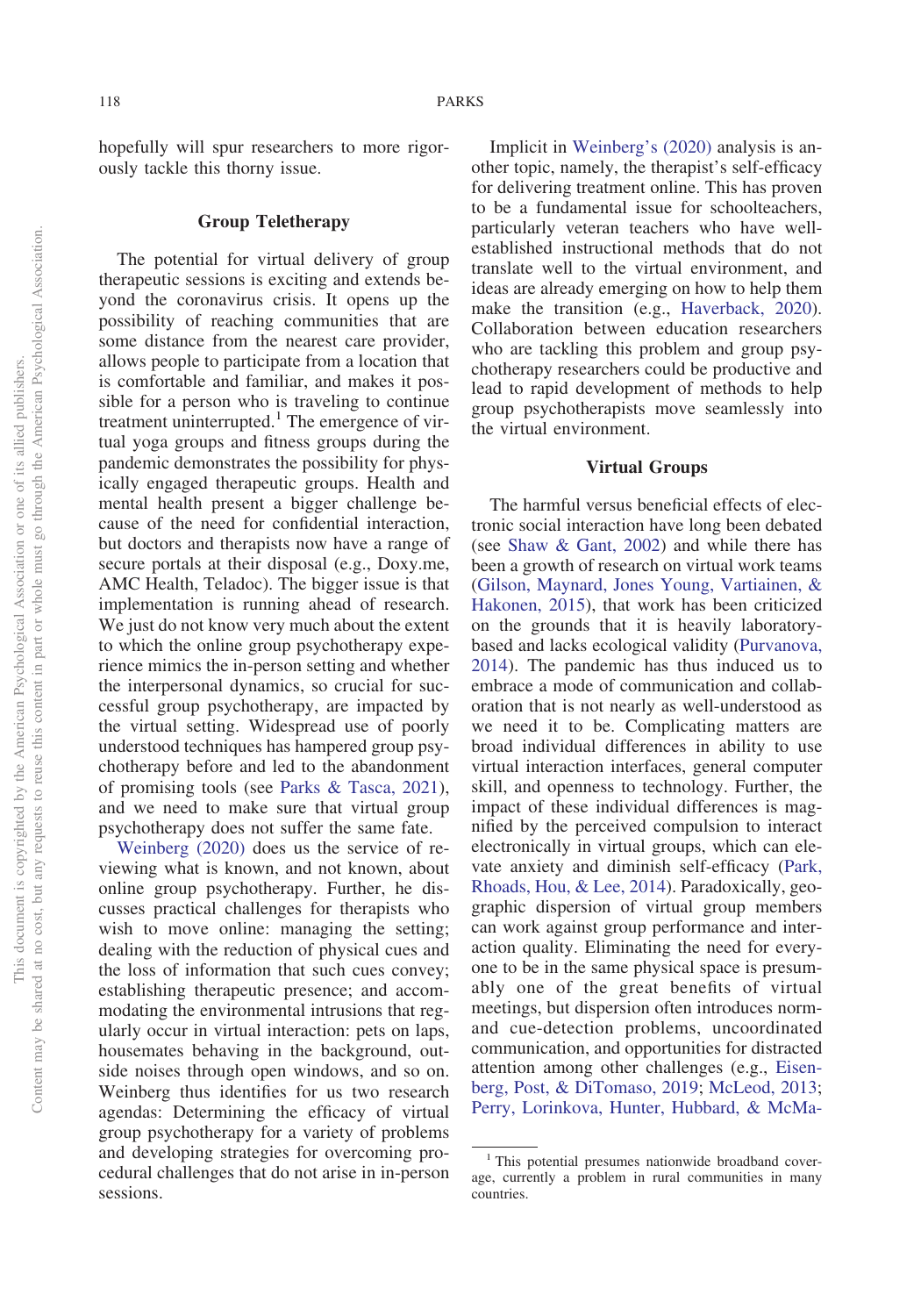## [hon, 2016\)](#page-6-9). These experiences can, in turn, increase both skepticism about the quality of virtual groupwork and general dislike of the virtual group format (e.g., [Lowry, Zhang, Zhou, & Fu,](#page-5-7) [2010\)](#page-5-7).

A major challenge lies in interpreting the reactions of group members. A group that communicates only through written messages lacks any context information that can help clarify the intent of a comment. A videoconference group is better, but even here, a camera head shot removes body language that helps us assess others' emotions. Here, people tend to focus on communication content and tone to infer how others are feeling and reacting. Regardless of format, loss of noncontent information makes verbal statements ripe for misinterpretation, which can produce a conflict spiral and general negative reactions to the virtual group experience [\(Cheshin, Rafaeli, & Bos, 2011\)](#page-5-8). [Holtz,](#page-5-9) [Orengo Castella, Zornoza Abad, and Gonzalez-](#page-5-9)[Anta \(2020\)](#page-5-9) suggest that this difficulty can be lessened by applying an emotional management intervention to the group. This intervention teaches group members about the impact of emotion on group functioning, the challenges of accurately detecting emotions in virtual groups, and strategies for regulating the emotional climate of the group. [Holtz and colleagues \(2020\)](#page-5-9) show that this intervention can have meaningful and positive impact on group performance by enhancing motivation and synergy.

[Holtz and colleagues' \(2020\)](#page-5-9) study meshes nicely with that of [Brown, Prewett, and Gros](#page-5-10)[senbacher \(2020\).](#page-5-10) Brown and colleagues investigate the concept of virtuality, basically the extent to which a virtual group mimics a face-to-face group, and distinguish between perceived and objective virtuality. They argue, and show, that is possible for virtual group members to perceive their environment as being little different from a face-to-face group, and that such a perception can foster high-quality virtual groupwork. For example, whereas some people might see disjointed communication— extended pauses, overtalking, inability to get the attention of the moderator—as a procedural flaw, others may see it as opportunities to collect thoughts, carefully evaluate information, and plan. Some may find the need to continually scan a checkerboard of faces annoying, but others may like that they can see each person's face and

appreciate the ability to have productive oneon-one side chats while the main discussion is occurring. [Brown et al.'s \(2020\)](#page-5-10) work shows us that members of virtual groups do not necessarily view the setting as all that different from the in-person environment and are able to find parallels between the two forms of meeting. The ability to do this contributes importantly to good collective performance. Two clear follow-up research topics are determining how people come to see the two formats as similar and learning how to foster this perception in those who are skeptical of virtual groups.

[Müller and Antoni \(2020\)](#page-6-10) also take a perceptual approach to virtual groupwork, specifically to the technology used to interact with other members. In the early days of virtual grouping, communication options were often limited to a conference call, e-mail, or a chat room. Today there are many different ways to connect. Participants in a video conference may join via computer, smartphone, or telephone and may or may not be visually present. The conference may operate through any one of a number of VoIP providers (e.g., Zoom, Teams, Houseparty, Lifesize). Some members may prefer to share documents through DropBox, others SharePoint, and still others Google Docs. There are a large number of chatting tools that can be used for one-on-one interactions. This proliferation of technologies means it is quite likely that group members will have differing preferences for which ones to use and differing levels of familiarity with a particular tool. The person who has only ever used Zoom for video meetings is going to be at a disadvantage if the inaugural meeting of their new group takes place through Teams. A person who does not like SharePoint will likely be frustrated if that is the document sharing portal that the group decides to use. Asynchronies in favored technologies cannot help but disrupt group function $ing.<sup>2</sup>$ 

<sup>2</sup> A useful analogue of this problem in face-to-face groups is the need for a common language in which to speak. Group members from countries with different native languages need to settle upon a single language to be used by all when talking to the group at large. If the chosen language is one with which some participants are not very skilled, miscommunications can occur, or translators need to be employed.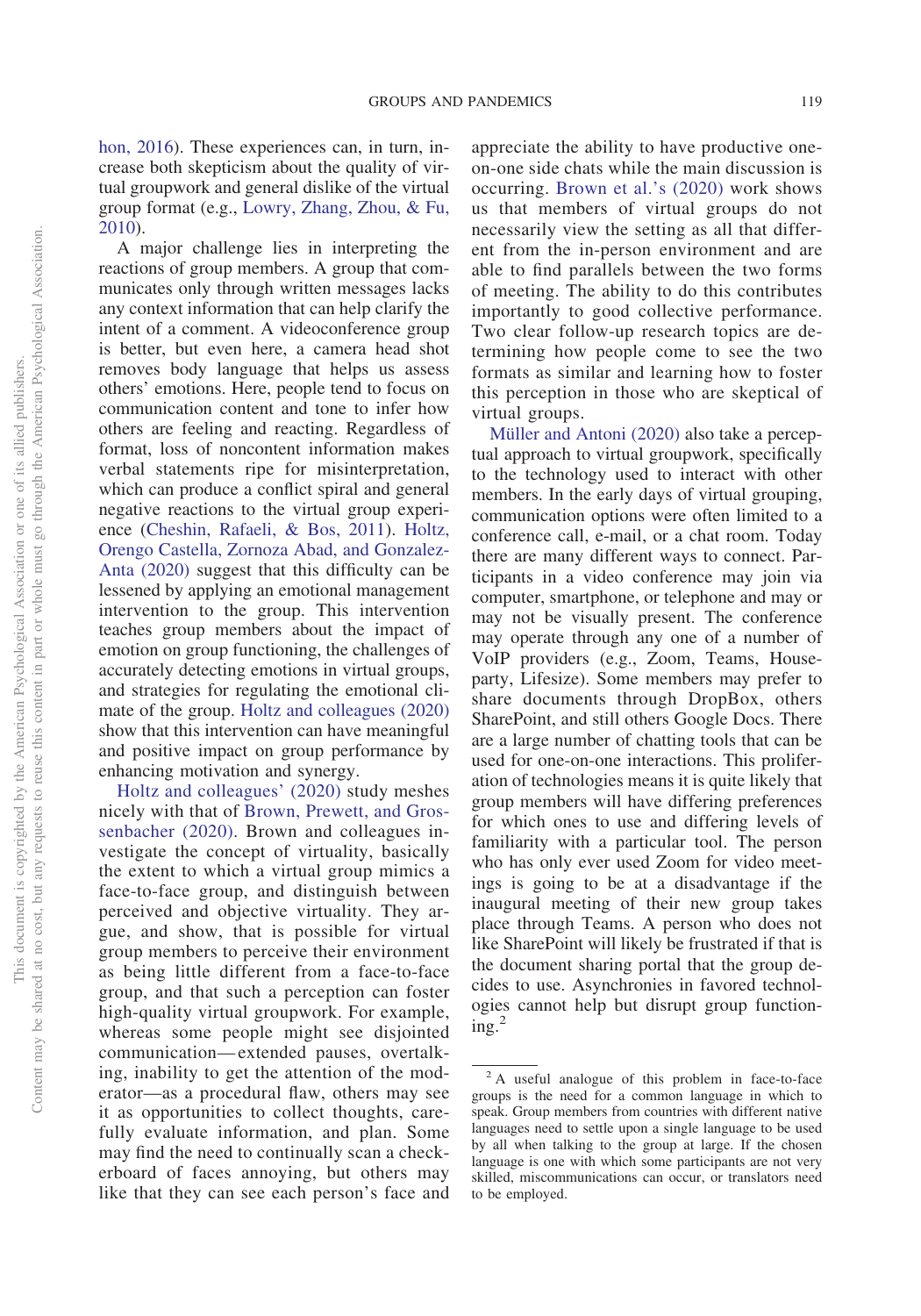[Müller and Antoni \(2020\)](#page-6-10) thus argue that today's virtual group environment requires group members to have a common understanding of the technologies to be used and congruence in their beliefs that these technologies are at least appropriate for the task at hand. Their argument is an extension of the concept of shared mental models, which arise when group members have a common understanding of the task and similar expectations for how the task should be approached [\(Mo](#page-6-11)[hammed, Ferzandi, & Hamilton, 2010\)](#page-6-11). One of [Müller and Antoni's \(2020\)](#page-6-10) key findings is that there is a distinction between objective and subjective evaluations of the technological environment, and it is the latter alone that impacts group functioning. For example, group members may each individually feel that DropBox is the best tool for document sharing, but if they have the sense that not everyone likes DropBox, group performance will suffer. This is particularly the case within groups that are limited as to the range of interactive tools they can use. One would think there is an easy fix to this problem have group members discuss and agree upon which tools to use in a preparatory meeting but the authors explain why this can introduce other problems.

#### **Concluding Thoughts**

This special issue of *Group Dynamics* gives all experts on groups much to think about. There are implications for practice, research, and engagement in policy. Further, we now have everyone's attention. The pandemic has shown the world that groups are a part of the bedrock of human existence, and when that bedrock is broken, structures crumble. People are searching for ways to simulate the grouping experience: some ways work, some do not work, and it is unclear what needs to be done to improve these experiences. The light is shining more brightly than ever on the power of group psychotherapy to help people quickly make meaningful improvements in their quality of life. Hopefully, all of this will spur interest in groups, interest in funding scholars of groups, and willingness to more fully underwrite group-based treatments for mental and life issues. The articles in this issue provide an excellent guide for where these efforts should begin.

#### **References**

- <span id="page-5-3"></span>Bénabou, R. (2013). Groupthink: Collective delusions in organizations and markets. *The Review of Economic Studies, 80,* 429– 462. [http://dx.doi.org/](http://dx.doi.org/10.1093/restud/rds030) [10.1093/restud/rds030](http://dx.doi.org/10.1093/restud/rds030)
- <span id="page-5-10"></span>Brown, M. I., Prewett, M. S., & Grossenbacher, M. A. (2020). Distancing ourselves from geographic dispersion: An examination of perceived virtuality in teams. *Group Dynamics: Theory, Research, and Practice, 24,* 168–185. [http://dx.doi](http://dx.doi.org/10.1037/gdn0000120) [.org/10.1037/gdn0000120](http://dx.doi.org/10.1037/gdn0000120)
- <span id="page-5-8"></span>Cheshin, A., Rafaeli, A., & Bos, N. (2011). Anger and happiness in virtual teams: Emotional influences of text and behavior on others' affect in the absence of non-verbal cues. *Organizational Behavior and Human Decision Processes, 116,* 2–16. <http://dx.doi.org/10.1016/j.obhdp.2011.06.002>
- <span id="page-5-6"></span>Eisenberg, J., Post, C., & DiTomaso, N. (2019). Team dispersion and performance: The role of team communication and transformational leadership. *Small Group Research, 50,* 348–380. [http://](http://dx.doi.org/10.1177/1046496419827376) [dx.doi.org/10.1177/1046496419827376](http://dx.doi.org/10.1177/1046496419827376)
- <span id="page-5-2"></span>Forsyth, D. R. (2020). Group-level resistance to health mandates during the COVID-19 pandemic: A groupthink approach. *Group Dynamics: Theory, Research, and Practice, 24,* 139–152. [http://dx.doi](http://dx.doi.org/10.1037/gdn0000132) [.org/10.1037/gdn0000132](http://dx.doi.org/10.1037/gdn0000132)
- <span id="page-5-5"></span>Gilson, L. L., Maynard, T., Jones Young, N. C., Vartiainen, M., & Hakonen, M. (2015). Virtual teams research: 10 years, 10 themes, and 10 opportunities. *Journal of Management, 41,* 1313– 1337. [http://dx.doi.org/10.1177/0149206314](http://dx.doi.org/10.1177/0149206314559946) [559946](http://dx.doi.org/10.1177/0149206314559946)
- <span id="page-5-4"></span>Haverback, H. R. (2020). Middle level teachers quarantine, teach, and increase self-efficacy beliefs: Using theory to build practice during COVID-19. *Middle Grades Review, 6,* 6.
- <span id="page-5-9"></span>Holtz, K., Orengo Castella, V., Zornoza Abad, A., & Gonzalez-Anta, B. (2020). Virtual team functioning: Modeling the affective and cognitive effects of an emotional management intervention. *Group Dynamics: Theory, Research, and Practice, 24,* 153–167. <http://dx.doi.org/10.1037/gdn0000141>
- <span id="page-5-1"></span>Janis, I. L. (1972). *Victims of groupthink*. Boston, MA: Houghton-Mifflin.
- <span id="page-5-7"></span>Lowry, P. B., Zhang, D., Zhou, L., & Fu, X. (2010). Effects of culture, social presence, and group composition on trust in technology-supported decisionmaking groups. *Information Systems Journal, 20,* 297–315. [http://dx.doi.org/10.1111/j.1365-2575](http://dx.doi.org/10.1111/j.1365-2575.2009.00334.x) [.2009.00334.x](http://dx.doi.org/10.1111/j.1365-2575.2009.00334.x)
- <span id="page-5-0"></span>Marmarosh, C. L., Forsyth, D. R., Strauss, B., & Burlingame, G. M. (2020). The psychology of the